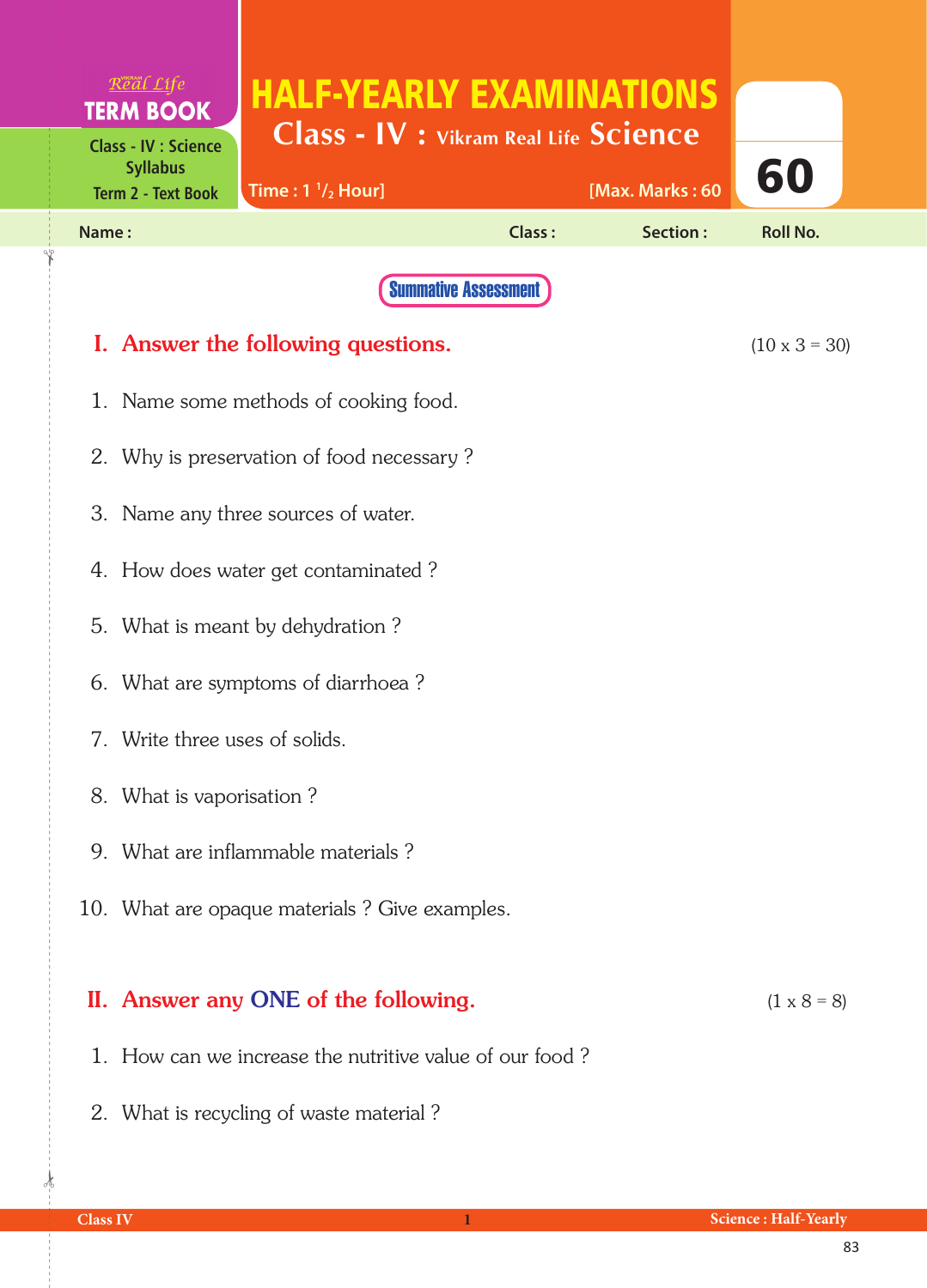| III. Answer any ONE of the following.                     | $(1 \times 8 = 8)$ |
|-----------------------------------------------------------|--------------------|
| 1. What are the methods of removing insoluble impurities? |                    |
| 2. State the differences between liquids and gases.       |                    |
|                                                           |                    |
| <b>IV.</b> Answer any ONE of the following.               | $(1 \times 8 = 8)$ |
| 1. What are called properties of matter?                  |                    |
| 2. What are good conductors of heat? Give examples.       |                    |
|                                                           |                    |
| V. Answer any ONE of the following.                       | $(1 \times 6 = 6)$ |

- 1. Draw the figure of experimental filter.
- 2. Draw the figures to show that cardboard is opaque and glass is transparent.

✫ ✫ ✫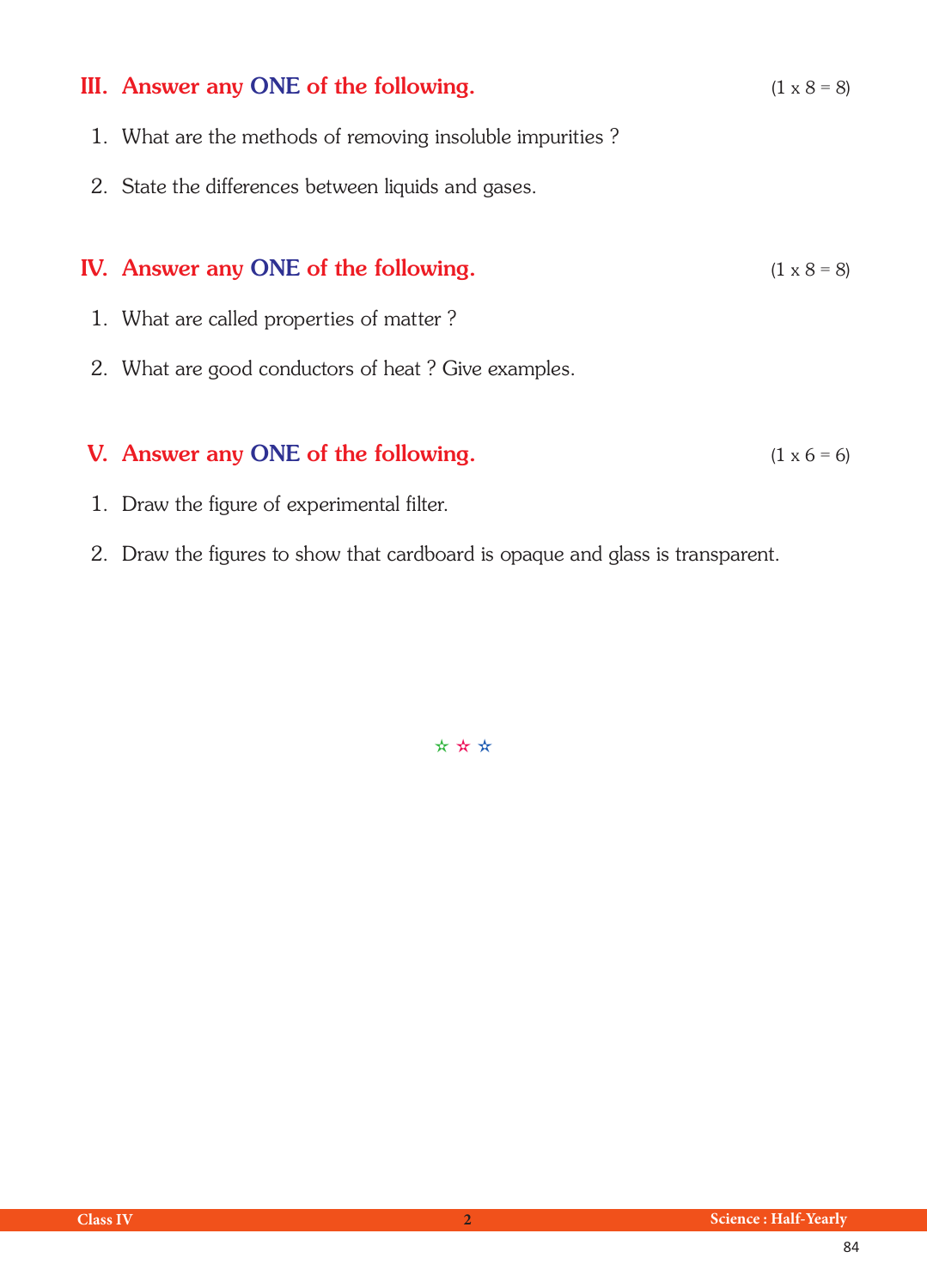| Real Life<br><b>TERM BOOK</b>                                               | <b>HALF-YEARLY EXAMINATIONS</b><br>Class - IV : Vikram Real Life Science |                          |                             |
|-----------------------------------------------------------------------------|--------------------------------------------------------------------------|--------------------------|-----------------------------|
| <b>Class - IV : Science</b><br><b>Syllabus</b><br><b>Term 2 - Text Book</b> | Time: 1 Hour]                                                            |                          | 40<br>[Max. Marks: 40       |
| Name:                                                                       |                                                                          | Class:                   | Section:<br><b>Roll No.</b> |
|                                                                             | <b>Formative Assessment</b>                                              |                          |                             |
|                                                                             | Choose the correct answer.                                               |                          | $(10 \times 1 = 10)$        |
| 1.                                                                          | Which method is preferable for ideal cooking?                            |                          |                             |
| a) roasting                                                                 | b) frying                                                                | steaming<br>$\mathsf{C}$ |                             |
| 2.                                                                          | Overcooking of food results in                                           |                          |                             |
|                                                                             | a) Increasing the food value                                             |                          |                             |
| b) Increasing in taste                                                      |                                                                          |                          |                             |
| c) Loss of nutrients                                                        |                                                                          |                          |                             |
| 3.                                                                          | The disease causing germs can be killed by                               |                          |                             |
| a) filtration                                                               | b) decantation                                                           | c) boiling               |                             |
|                                                                             | 4. Skin excretes water in this form.                                     |                          |                             |
| a) Pure water                                                               | b) Sweat                                                                 | c) Urine                 |                             |
| 5.                                                                          | Oral Rehydration solution consists of salt and sugar in the ratio of     |                          |                             |
| a) $1:3$                                                                    |                                                                          | b) $1:8$ c) $8:1$        |                             |
|                                                                             | 6. Loss of water and salts from the body is called                       |                          |                             |
| a) rehydration                                                              | b) dehydration                                                           | c) composting            |                             |
| 7.                                                                          | The gaseous form of water is                                             |                          |                             |
| a) Ice                                                                      | b) Snow                                                                  | c) Steam                 |                             |
|                                                                             | 8. When steam condenses to form water, the change of state is called     |                          |                             |
| a) vaporisation                                                             | b) solidification                                                        | c) condensation          |                             |
|                                                                             | 9. Which one of the following is a good conductor of heat?               |                          |                             |
| a) copper                                                                   | b) wood                                                                  | c) bakelite              |                             |
|                                                                             | 10. Which one of the following is inflammable?                           |                          |                             |
| a) stone                                                                    | b) cement                                                                | c) cooking gas           |                             |
| <b>Class IV</b>                                                             |                                                                          | 3 <sup>1</sup>           | <b>Science: Half-Yearly</b> |

 $\frac{1}{2}$ 

✁